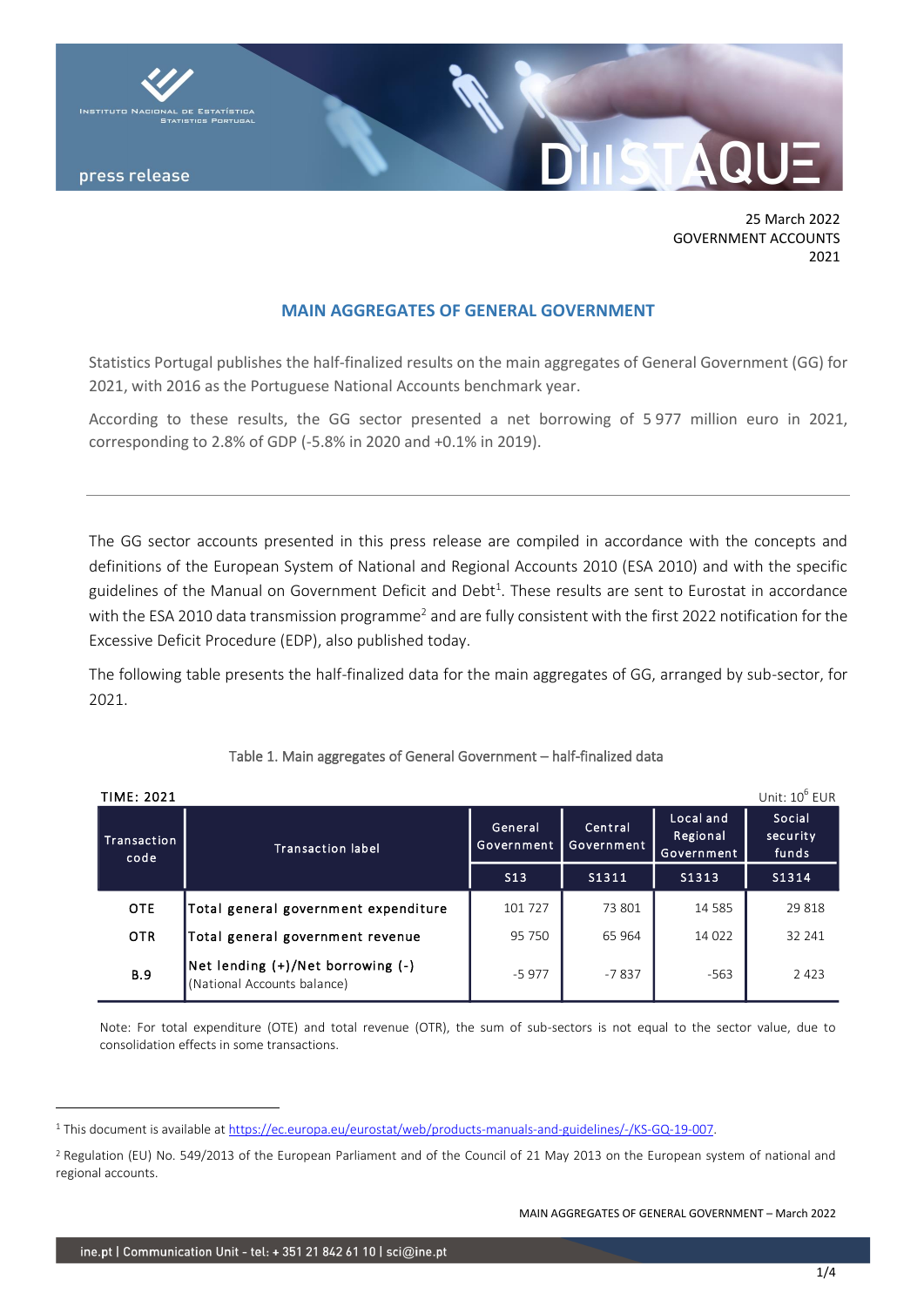

# press release

The GG sector revealed a net borrowing of 5 977 million euro, which corresponds to 2.8% of GDP (5.8% in 2020). This negative balance was mainly driven by the Central Government subsector, but also by the Local and Regional Government, given that the Social Security Funds balance was positive.

The Central Government balance improved by 5.8 billion euro between 2020 and 2021, reaching -7.8 billion euro in 2021. On the contrary, the Local and Regional Government deficit increased to -563 million euro in 2021, more than the double of 2020. The Social Security Funds balance remained positive, increasing by almost 200 million euro in comparison with 2020.

Table 2 presents the main components of GG revenue based on 2020 and 2021 half-finalized data.

|                     |                                      |        | Unit: 10 <sup>6</sup> EUR |
|---------------------|--------------------------------------|--------|---------------------------|
| Transaction<br>code | <b>Transaction label</b>             | 2020   | 2021                      |
| <b>OTR</b>          | Total revenue                        | 87 041 | 95 750                    |
|                     | Current revenue                      | 86 356 | 93 330                    |
|                     | of which                             |        |                           |
| D.2                 | Taxes on production and imports      | 29 185 | 32 283                    |
| D.61                | Social contributions                 | 25 606 | 27 149                    |
| D.5                 | Current taxes on income, wealth, etc | 20 110 | 20 551                    |
| D.9                 | Capital revenue                      | 685    | 2 4 2 0                   |

# Table 2. General Government revenue

Compared with 2020, GG total revenue increased by 10% in 2021 (+8.7 billion euro) and the current revenue increased by +8% (nearly, +7 billion euro). The three main current revenue components increased at different paces, with the most significant rise belonging to taxes on production and imports (11%). Social contributions expenditure increased by 6% and current taxes on income and wealth only grew 2%.

Capital revenue more than tripled, mainly due to the repayment of the margin paid in advance for loans granted under the Financial Assistance Programme to Portugal by the European Stability Mechanism.

It should be mentioned that, within the context of the COVID-19 pandemic, it was necessary to apply time adjustments to the public accounting figures. The revenue adjustments include the amounts associated with fractional payment measures for taxes and social contributions and the financing of various expenditure measures, like the acquisition of COVID-19 vaccines, supported by European Union funds, with a null impact on the balance. Overall, the impact on revenue of the measures taken within the context of the COVID-19 pandemic reached 1 188 billion euro (1.2% of total public revenue).

As such, the composition of public revenue changed in terms of a decreased importance of social contributions (-1.1 p.p.) and of current taxes on income and wealth (-1.6 p.p.), whereas the weight of taxes on production and imports, as the main source of public revenue, increased (+0.2 p.p.). Overall, the weight of current revenue decreased (-1.7 p.p.).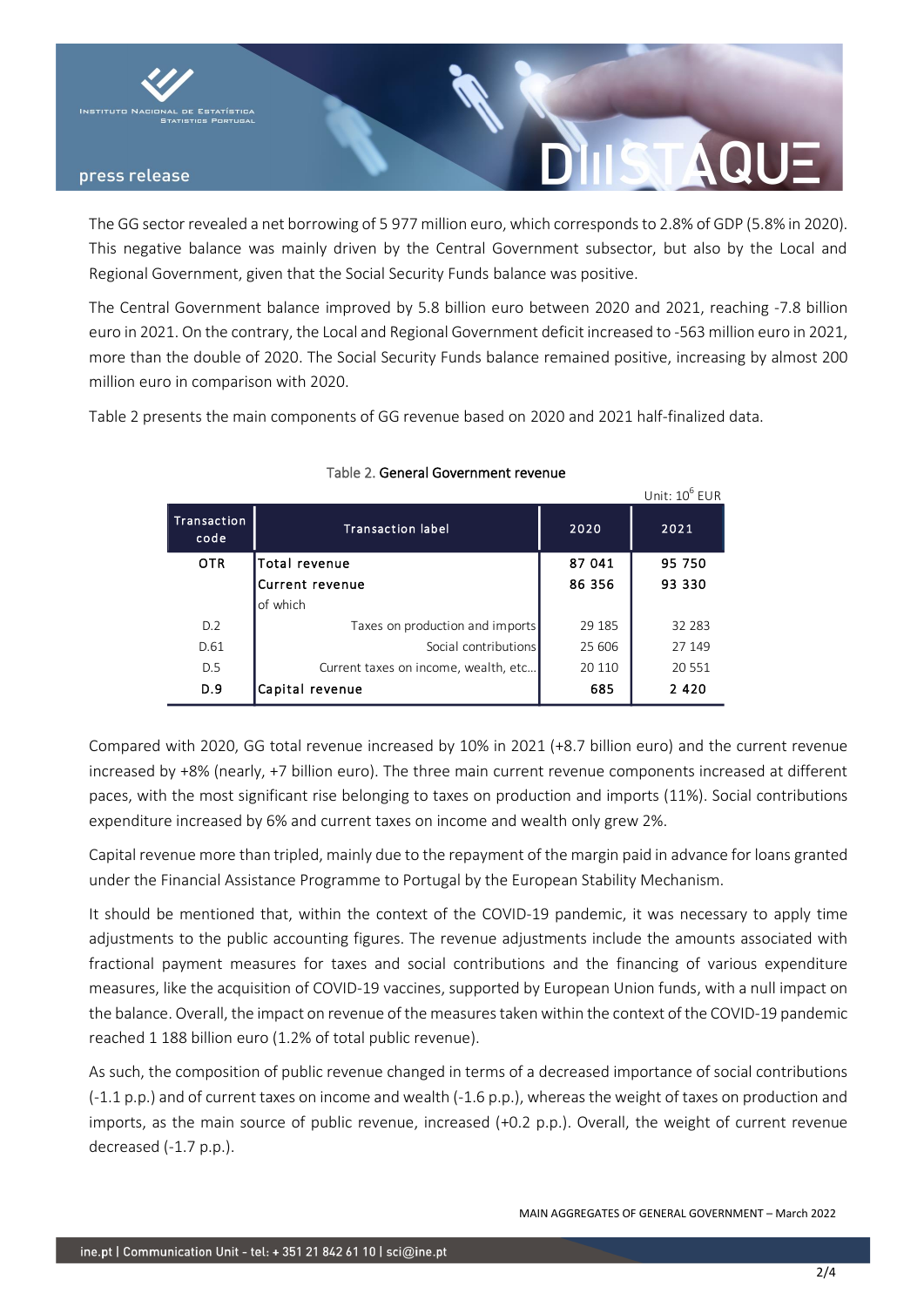

Table 3 presents the main components of GG expenditure for 2020 and 2021 half-finalized data.

|                     |                                                     |         | Unit: $10^6$ EUR |
|---------------------|-----------------------------------------------------|---------|------------------|
| Transaction<br>code | <b>Transaction label</b>                            | 2020    | 2021             |
| <b>OTE</b>          | Total expenditure                                   | 98 725  | 101 727          |
|                     | Current expenditure                                 | 89 982  | 93 716           |
|                     | of which                                            |         |                  |
| D.1                 | Compensation of employees                           | 23 925  | 24 8 82          |
| D.62                | Social benefits other than social transfers in kind | 36 097  | 37 186           |
| D.41                | Interest                                            | 5791    | 5 1 6 9          |
|                     | D.9+P.5+NP Capital expenditure                      | 8 7 4 3 | 8 0 1 2          |

# Table 3. General Government expenditure

Total expenditure increased by 3.0% between 2020 and 2021. This growth was the joint result of an increase in current expenditure (+4.1%) and a decrease in capital expenditure (-8.4%).

The increase in current expenditure was mainly due to the 4.0% growth in the compensation of employees and to the 3.0% growth in social benefits, other than social transfers in kind. In the opposite direction, there was a reduction of 11.0% in interest payments (-623 million euro), in line with the decreasing trend which started in 2015. In 2014, interest costs were 8.4 billion euro and, in 2021, the amount fell to 5.2 billion euro.

As for the capital expenditure, the 2021 decrease (+43.5%) was due to a lower amount of capital transfers, given that gross capital formation increased by 19%. The capital transfers that most stand out are the support granted by the Portuguese State to TAP Air Portugal (with a net impact of 640 million euro) and the recording of the guarantee of the Regional Government of the Azores to the financing obtained by SATA Air Açores in the amount of 120 million euro, given the economic and financial situation of the company. Nevertheless, the financial support to these two companies in 2021 was below the 2020 figure (1332 million euro).

Public expenditure directly linked to the COVID-19 pandemic amounted to 7 billion euro in 2021, representing 6.9% of the total public expenditure. In 2020, the impact amounted to 4.3 billion (4.4% of total expenditure)<sup>3</sup>. Among the most important COVID-19 expenditure items are subsidies to firms (3.1% of the 2021 total expenditure), intermediate consumption (0,9%), social benefits to families (0.6%) and compensation of employees (0.4%), especially in the health sector. In addition, an estimate of the losses associated with the guarantees granted by the Mutual Guarantee Fund (FCGM) within the COVID-19 financial support to firms, classified in the GG institutional sector, and direct support to TAP Air Portugal were recorded as capital transfers (0.7%). The furlough schemes support measures, included in the subsidies paid to firms, reached 0.4% of total expenditure.

<sup>&</sup>lt;sup>3</sup> According to the currently available information included in the Budgetary Execution released by the Directorate-General for Budget.